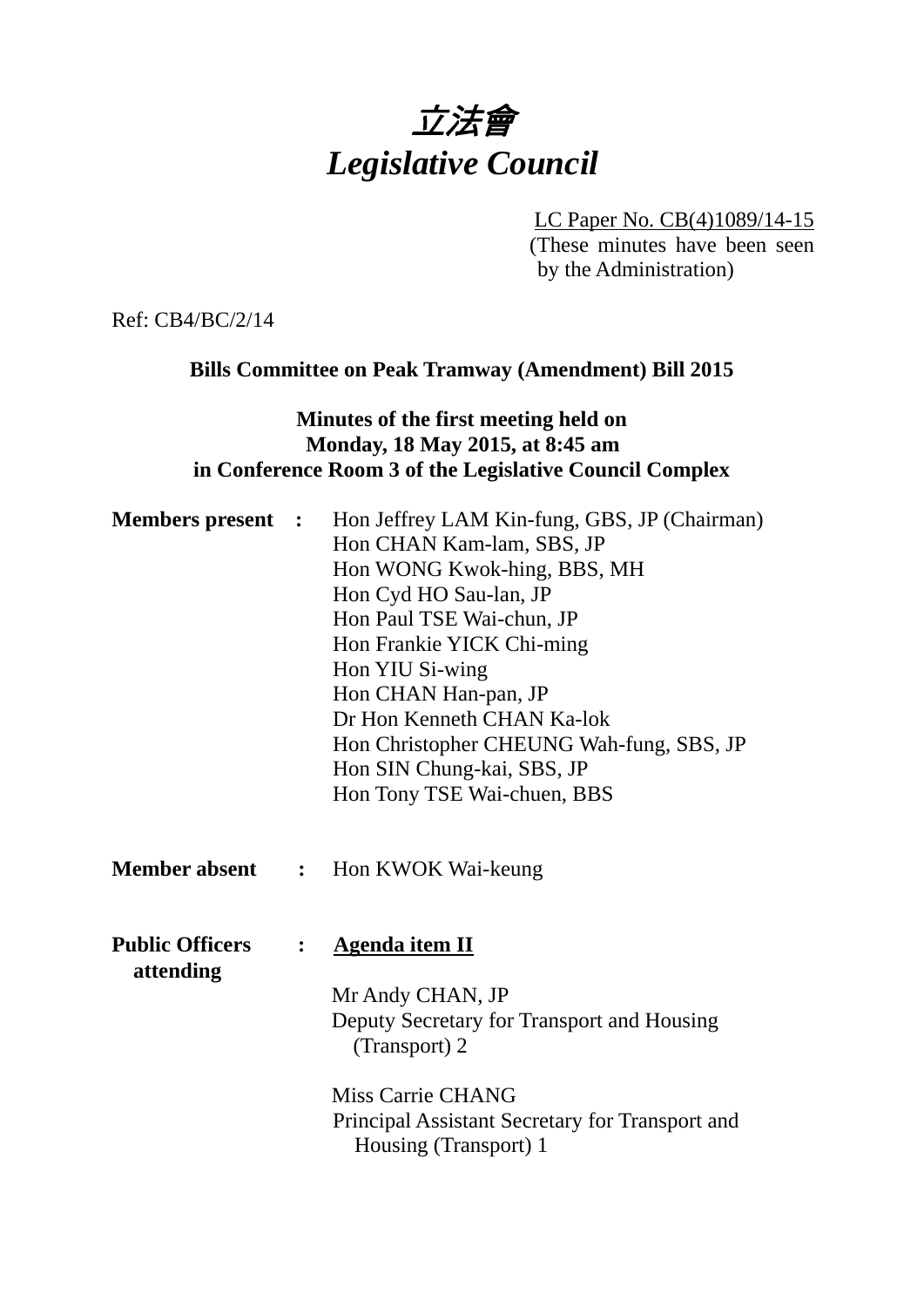|                                              | Mr Gilbert MO<br>Deputy Law Draftsman (Bilingual Drafting and<br>Administration)<br>Department of Justice |
|----------------------------------------------|-----------------------------------------------------------------------------------------------------------|
|                                              | Mr Llewellyn MUI<br><b>Senior Assistant Solicitor General</b><br>Department of Justice                    |
| <b>Clerk in attendance : Ms Debbie YAU</b>   | Chief Council Secretary (4)5                                                                              |
| <b>Staff in attendance : Miss Evelyn LEE</b> | <b>Assistant Legal Adviser 10</b>                                                                         |
|                                              | Miss Mandy NG<br>Council Secretary (4)5                                                                   |
|                                              | Ms Zoe TONG<br>Legislative Assistant (4)5                                                                 |
|                                              | Miss Shanice LOK<br>Clerical Assistant (4)4                                                               |

#### Action

#### **I. Election of Chairman**

#### Election of Chairman

 Mr CHAN Kam-lam, the member with the highest precedence among those present at the meeting, presided over the election of the Chairman of the Bills Committee. He invited nominations for the chairmanship of the Bills Committee.

2. Mr SIN Chung-kai was nominated by Ms Cyd HO and the nomination was seconded by Dr Kenneth CHAN. Mr SIN Chung-kai accepted the nomination. Mr CHAN Kam-lam called for other nominations.

3. Mr Jeffrey LAM was nominated by Mr Christopher CHEUNG and the nomination was seconded by Mr YIU Si-wing. Mr Jeffrey LAM accepted the nomination. Mr CHAN Kam-lam called for other nominations.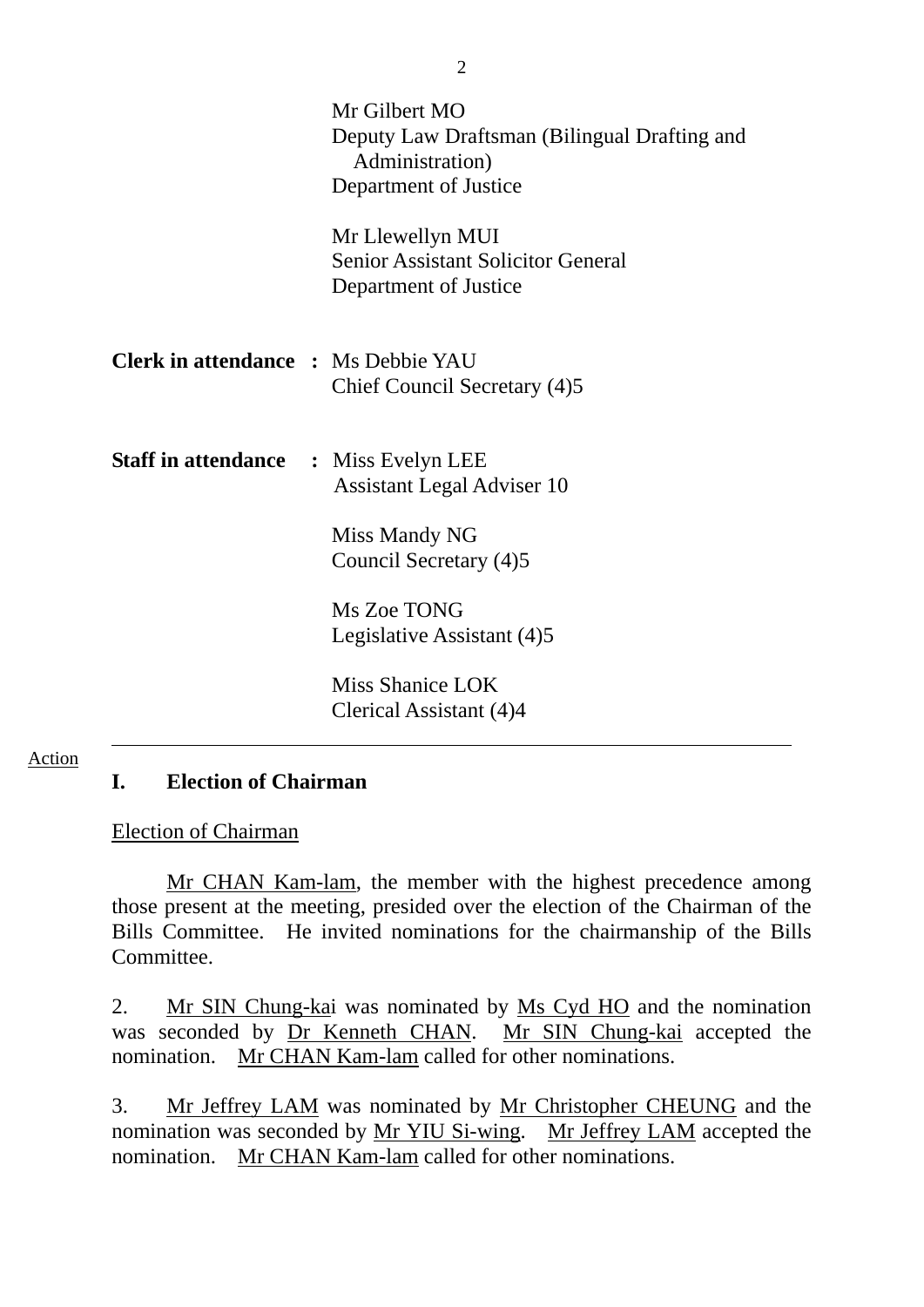4. As there was no other nomination, Mr CHAN Kam-lam announced a vote by secret ballot. After all members present had cast their votes, Mr CHAN Kam-lam invited Ms Cyd HO and Mr Christopher CHEUNG who had nominated the two candidates to monitor the counting of votes.

5. Mr CHAN Kam-lam announced that three and six members present voted for Mr SIN Chung-kai and Mr Jeffrey LAM respectively. Mr CHAN Kam-lam declared Mr Jeffrey LAM elected as Chairman of the Bills Committee.

6. Members agreed that there was no need to elect a Deputy Chairman.

## **II. Meeting with the Administration**

| (LC Paper No. CB(3)625/14-15                                          | -- The Bill                                                                                                                       |
|-----------------------------------------------------------------------|-----------------------------------------------------------------------------------------------------------------------------------|
| File Ref: THB(T)CR 2/5591/75                                          | -- Legislative Council Brief<br>issued by the Transport and<br><b>Housing Bureau</b>                                              |
| LC Paper No. $LS64/14-15$                                             | -- Legal Service Division Report                                                                                                  |
| LC Paper No. $CB(4)1006/14-15(01)$ --                                 | Marked-up copy of the Bill<br>prepared by the Legislative<br>Service Division (Restricted to<br>members only)                     |
| LC Paper No. $CB(4)1006/14-15(02)$ -- Letter from the Assistant Legal | Adviser to the Administration<br>dated 6 May 2015                                                                                 |
| LC Paper No. $CB(4)1006/14-15(03)$ -- Administration's response to    | the Assistant Legal Adviser's<br>letter dated 7 May 2015                                                                          |
| LC Paper No. $CB(4)1006/14-15(04)$ --                                 | Paper on Peak Tramway<br>(Amendment) Bill<br>2015<br>prepared by the Legislative<br>Council<br>Secretariat<br>(background brief)) |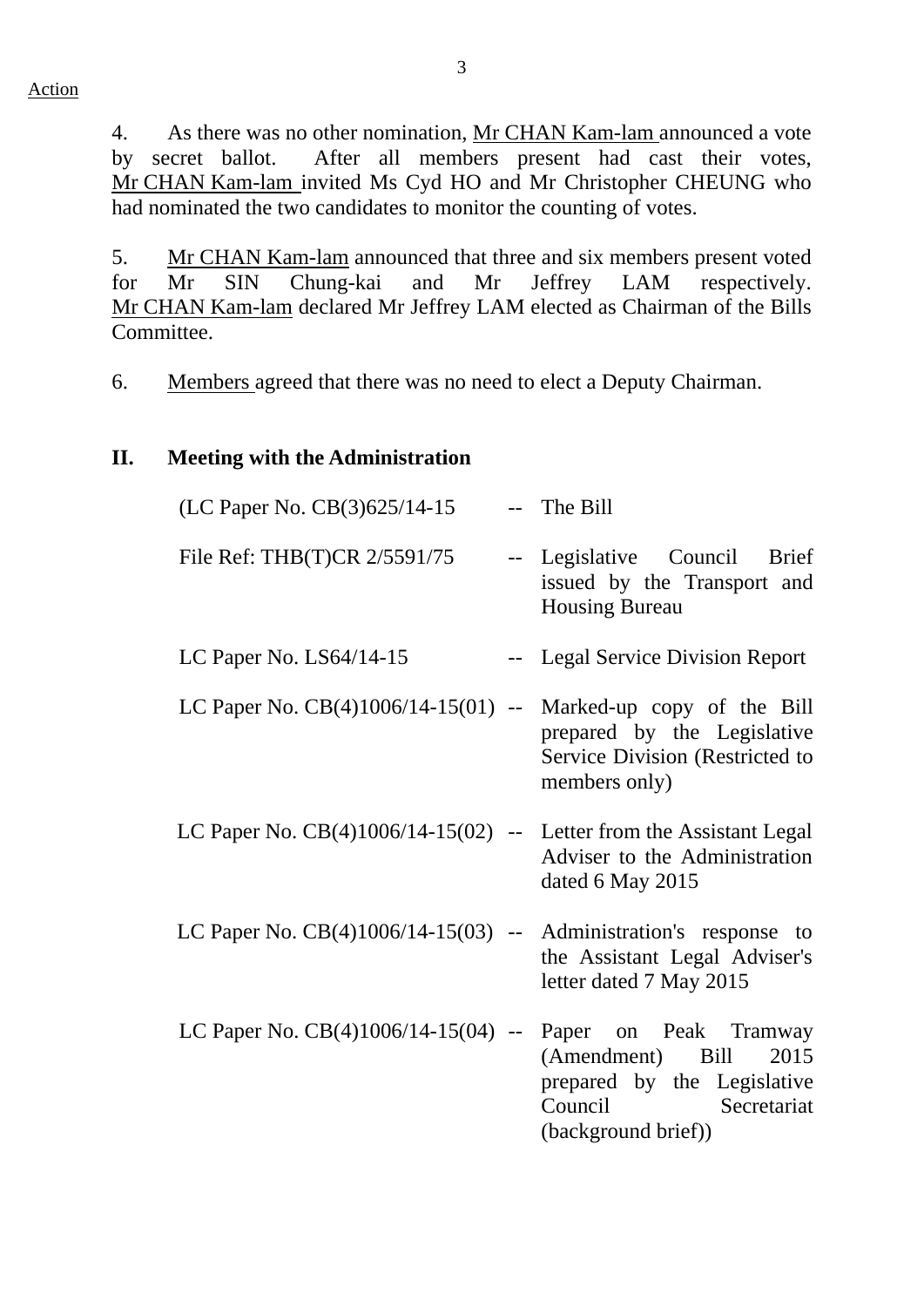# 7. The Bills Committee deliberated (Index of proceedings attached at **Annex**).

## Follow-up actions to be taken by the Administration

- 8. The Administration was requested to provide the following information
	- (a) whether the Administration had considered implementing the proposed mandatory lease arrangement by having Peak Tramways Company, Limited ("PTC") agreeing to surrender its present grant in respect of the relevant plots of land owned by it and by the Government making a re-grant under which the terms of the mandatory lease requirement for the operation of the peak tramway were added. If yes, the Administration was requested to provide the considerations of deciding not to employ the said means. If no, whether the Administration would consider employing the means, and the reason(s) for not taking it forward;
	- (b) in respect of essential premises and essential equipment under proposed section 11B and 11C of the Bill, the definition of "essential" and whether this definition was agreeable to PTC;
	- (c) relevant local and overseas case law(s) in respect of the proposed mandatory lease/sale arrangements being regarded as "*de facto*  deprivation" of property under Article 105 of the Basic Law; and
	- (d) further supplementary information, if any, to address members' concerns raised at the meeting.

# **III. Any other business**

## Invitation of views

9. Members agreed to invite public views on the Bill by posting a general notice on the Legislative Council Website on the Internet and to invite PTC, the Central and Western District Council and the two legal bodies to present their views.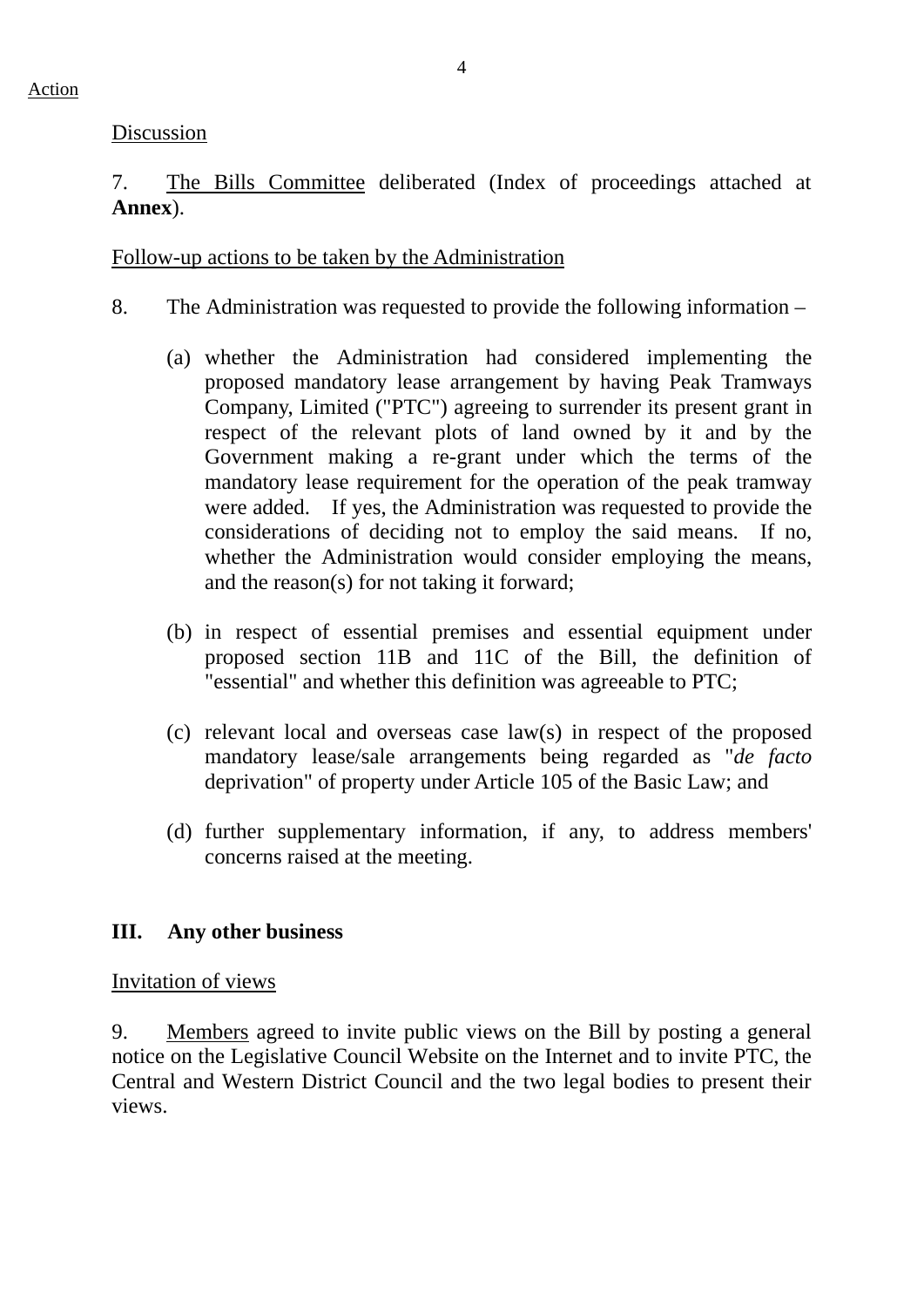Dates of next meetings

10. Members noted that the next two meetings of the Bills Committee would be held as follows  $-$ 

- (a) Meeting with the Administration on 2 June 2015, at 5:00 pm; and
- (b) Meeting with the Administration and deputations on 29 June 2015, at 8:30 am.
- 11. There being no other business, the meeting ended at 10:43 am.

Council Business Division 4 Legislative Council Secretariat 1 June 2015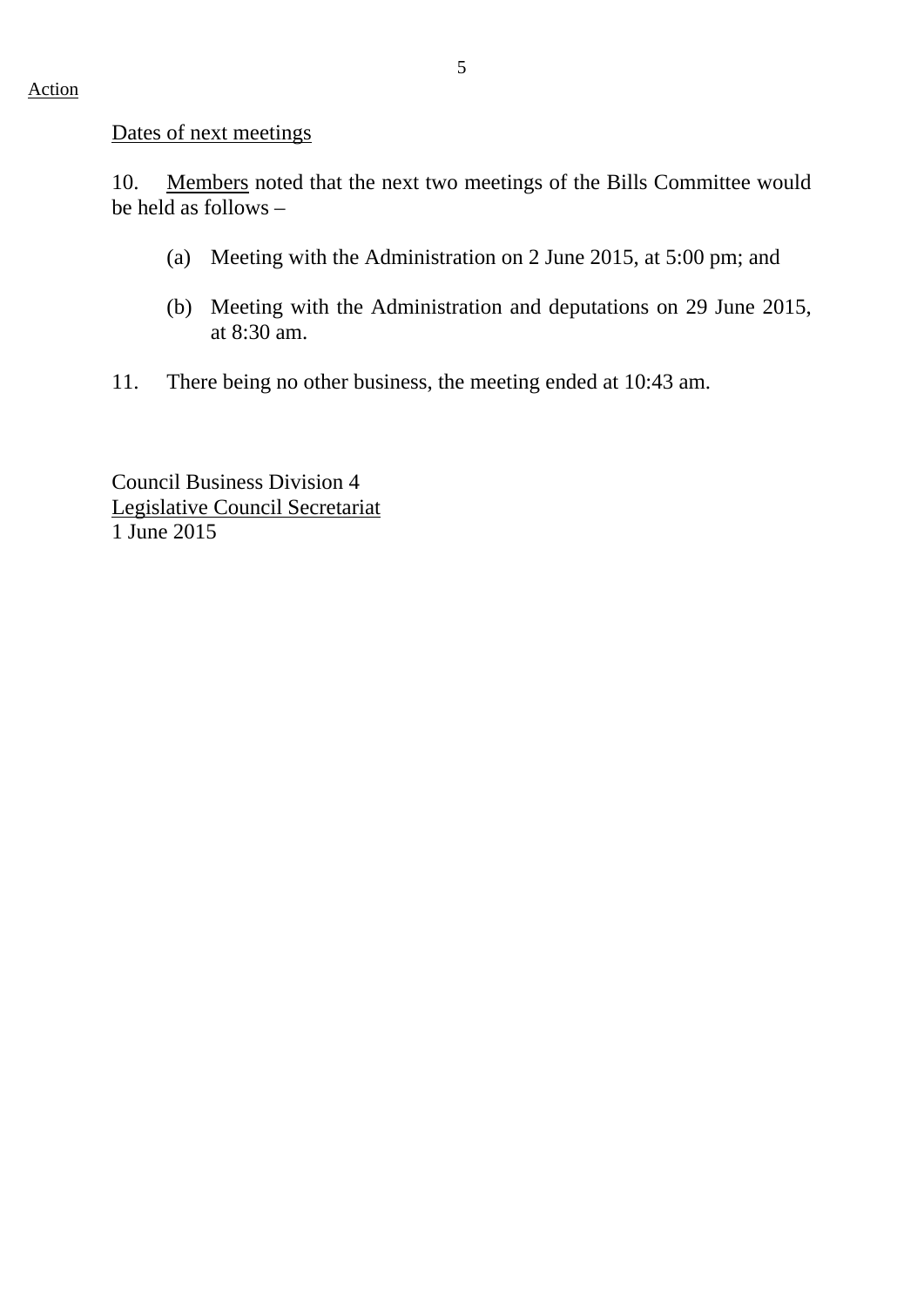#### **Proceedings of the first meeting of the Bills Committee on Peak Tramway (Amendment) Bill 2015 on Monday, 18 May 2015, at 8:45 am in Conference Room 3 of the Legislative Council Complex**

| <b>Time</b><br>marker | <b>Speaker</b>                                                                                                                   | Subject(s)                                                                                                                                                                                                                                                                                                                                                                                                                                                                                                                                                                                                                                                                                                                                                                                                                                                                                                                                                                                                                                                                                                                                                                                                                                                                                                                                                                                                     | <b>Action</b><br>required |  |
|-----------------------|----------------------------------------------------------------------------------------------------------------------------------|----------------------------------------------------------------------------------------------------------------------------------------------------------------------------------------------------------------------------------------------------------------------------------------------------------------------------------------------------------------------------------------------------------------------------------------------------------------------------------------------------------------------------------------------------------------------------------------------------------------------------------------------------------------------------------------------------------------------------------------------------------------------------------------------------------------------------------------------------------------------------------------------------------------------------------------------------------------------------------------------------------------------------------------------------------------------------------------------------------------------------------------------------------------------------------------------------------------------------------------------------------------------------------------------------------------------------------------------------------------------------------------------------------------|---------------------------|--|
|                       | <b>Agenda item I - Election of Chairman</b>                                                                                      |                                                                                                                                                                                                                                                                                                                                                                                                                                                                                                                                                                                                                                                                                                                                                                                                                                                                                                                                                                                                                                                                                                                                                                                                                                                                                                                                                                                                                |                           |  |
| $000107 -$<br>000603  | Mr CHAN Kam-lam<br>Ms Cyd HO<br>Mr SIN Chung-kai<br>Dr Kenneth CHAN<br>Mr Christopher CHEUNG<br>Mr YIU Si-wing<br>Mr Jeffrey LAM | <b>Election of Chairman</b>                                                                                                                                                                                                                                                                                                                                                                                                                                                                                                                                                                                                                                                                                                                                                                                                                                                                                                                                                                                                                                                                                                                                                                                                                                                                                                                                                                                    |                           |  |
|                       | Agenda item II - Meeting with the Administration                                                                                 |                                                                                                                                                                                                                                                                                                                                                                                                                                                                                                                                                                                                                                                                                                                                                                                                                                                                                                                                                                                                                                                                                                                                                                                                                                                                                                                                                                                                                |                           |  |
| $000604 -$<br>001450  | Chairman<br>Administration                                                                                                       | Briefing by the Administration on the Peak Tramway<br>(Amendment) Bill 2015 ("the Bill") (Legislative<br>Council ("LegCo") Brief, Ref.: THB(T)<br><b>CR</b><br>2/5591/75                                                                                                                                                                                                                                                                                                                                                                                                                                                                                                                                                                                                                                                                                                                                                                                                                                                                                                                                                                                                                                                                                                                                                                                                                                       |                           |  |
| $001451 -$<br>002211  | Chairman<br>Mr WONG Kwok-hing<br>Administration                                                                                  | Having regard the information obtained during the<br>visit to the Peak Tramways, Company ("PTC"), Mr<br>WONG considered its upgrading plan acceptable.<br>To ensure safety, he was concerned about retention of<br>talents and transfer of technology if there was a<br>change of operating right of peak tramway. He also<br>urged the peak tramway operator to<br>shoulder<br>corporate-social<br>responsibility<br>by<br>making<br>arrangements of free rides for the elderly and persons<br>with disabilities at timings it considered suitable.<br>The Administration advised that -<br>(a) there were about 50 staff supporting the operation<br>of the peak tramway. In case that the operating<br>right needed to change hands, it would be in the<br>interest of the new operator to make appropriate<br>arrangements to ensure that there was a readily<br>available team of qualified and experienced staff<br>operate the peak tramway.<br>The<br>to<br>Administration would closely monitor<br>the<br>situation and where appropriate provide<br>all<br>necessary assistance; and<br>(b) PTC was having a self-financing concession<br>scheme similar to the Government's "Public<br>Transport Fare Concession Scheme for the Elderly<br>and Eligible Persons with Disabilities", under<br>which eligible elderly passengers could travel on<br>the peak tramway at \$2 per trip during specified |                           |  |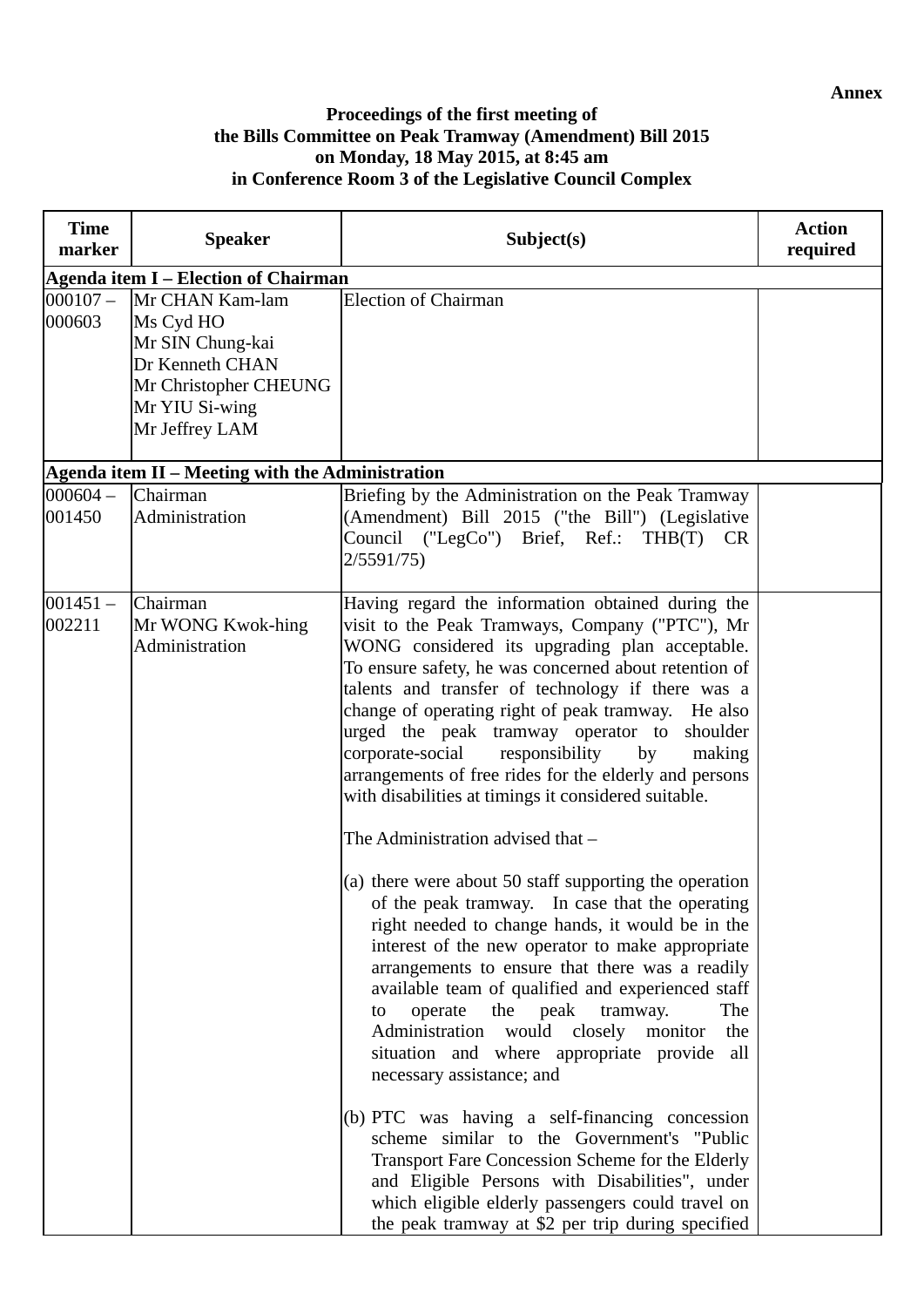| <b>Time</b><br>marker | <b>Speaker</b>                                | Subject(s)                                                                                                                                                                                                                                                                                                                                                                                                                                                                                                                                                                                                                                                                                                                                                                                                                                                                                                                                                                                                                            | <b>Action</b><br>required |
|-----------------------|-----------------------------------------------|---------------------------------------------------------------------------------------------------------------------------------------------------------------------------------------------------------------------------------------------------------------------------------------------------------------------------------------------------------------------------------------------------------------------------------------------------------------------------------------------------------------------------------------------------------------------------------------------------------------------------------------------------------------------------------------------------------------------------------------------------------------------------------------------------------------------------------------------------------------------------------------------------------------------------------------------------------------------------------------------------------------------------------------|---------------------------|
|                       |                                               | The Government would relay the<br>periods.<br>Member's view to PTC that they should continue<br>to seek to identify possible ways to do more on<br>the front of corporate social responsibility.                                                                                                                                                                                                                                                                                                                                                                                                                                                                                                                                                                                                                                                                                                                                                                                                                                      |                           |
| $002212 -$<br>002704  | Chairman<br>Mr Frankie YICK<br>Administration | In reply to Mr YICK, the Administration advised<br>that $-$<br>(a) if the new peak tramway operator could arrange<br>access to the relevant parts of the two terminus<br>sites and related permises from the owner through<br>lease or sale, it was not necessary for the<br>Government to trigger the mandatory lease<br>requirement; and<br>(b) from 1 January 2016 onwards, if the existing<br>operator had intention to continue with the<br>operation of the peak tramway upon the expiry of<br>the operating right, it should notify the<br>Government three years before the 10-year<br>operating right expired. If there was no such<br>indication from an existing operator or if the<br>considered<br>appropriate,<br>the<br>Government<br>Government would engage a new operator in any<br>manner that the Chief Executive in Council<br>thought fit. In response to Mr YICK's specific<br>questions, the Administration confirmed that that<br>could be through tender or other means<br>considered suitable at the time. |                           |
| $002705 -$<br>003322  | Chairman<br>Mr YIU Si-wing<br>Administration  | Given the peak tramway was essentially a tourism<br>facility, Mr YIU welcomed the transfer of power and<br>duties vested in Secretary for Transport and Housing<br>under the Peak Tramway Ordinance to the Secretary<br>for Commerce and Economic Development. Noting<br>that the capacity of the new tramcars under upgrading<br>plan would increase by 60%, Mr YIU enquired<br>whether more land could be allocated for the<br>expansion of the two termini to tie in with the<br>increased capacity and accommodate more queuing<br>passengers.<br>The Administration advised that various departments<br>had studied and found the preliminary design<br>proposal of the upgrading plan worthy of support. If<br>PTC, upon being granted a 10-year operating right<br>commencing 1 January 2016 and then a 10-year<br>extension of the right alongside the submission of the<br>same upgrading plan with proven feasibility, made<br>any such requests, the Government would be prepared                                          |                           |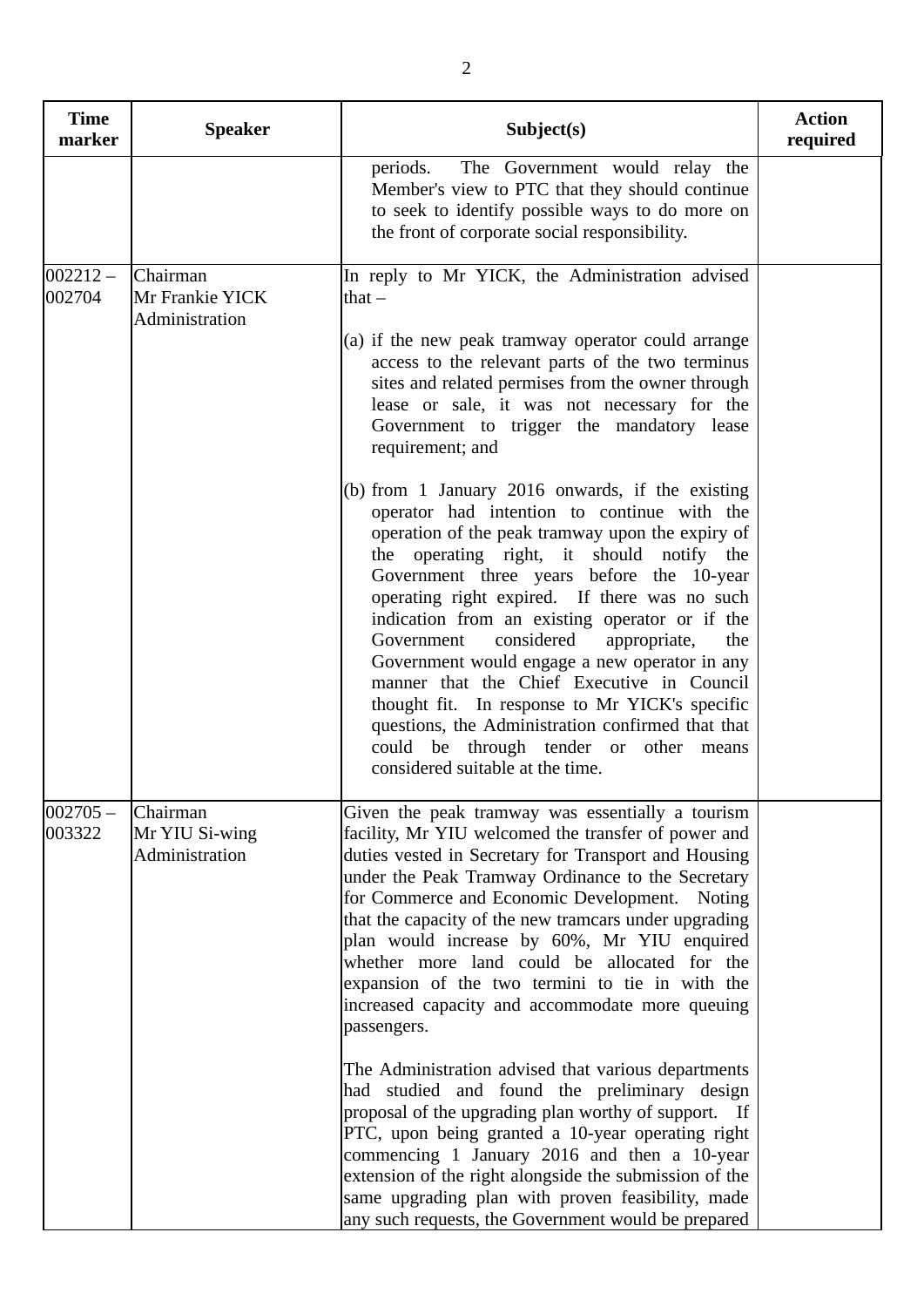| <b>Time</b><br>marker | <b>Speaker</b>                                              | Subject(s)                                                                                                                                                                                                                                                                                                                                                                                                                                                                                                                                                                                                                                                                                                                                                                                                                                                                                                                                                                                                                                                                                                                                                                                                                                                                                                                                                                                                                                                                                                                                                                                                                                                                                                                                                                                                                                                                                                                                                                                                                                                                                                                                      | <b>Action</b><br>required         |
|-----------------------|-------------------------------------------------------------|-------------------------------------------------------------------------------------------------------------------------------------------------------------------------------------------------------------------------------------------------------------------------------------------------------------------------------------------------------------------------------------------------------------------------------------------------------------------------------------------------------------------------------------------------------------------------------------------------------------------------------------------------------------------------------------------------------------------------------------------------------------------------------------------------------------------------------------------------------------------------------------------------------------------------------------------------------------------------------------------------------------------------------------------------------------------------------------------------------------------------------------------------------------------------------------------------------------------------------------------------------------------------------------------------------------------------------------------------------------------------------------------------------------------------------------------------------------------------------------------------------------------------------------------------------------------------------------------------------------------------------------------------------------------------------------------------------------------------------------------------------------------------------------------------------------------------------------------------------------------------------------------------------------------------------------------------------------------------------------------------------------------------------------------------------------------------------------------------------------------------------------------------|-----------------------------------|
|                       |                                                             | to favourably consider any reasonable request,<br>including requests related to land.                                                                                                                                                                                                                                                                                                                                                                                                                                                                                                                                                                                                                                                                                                                                                                                                                                                                                                                                                                                                                                                                                                                                                                                                                                                                                                                                                                                                                                                                                                                                                                                                                                                                                                                                                                                                                                                                                                                                                                                                                                                           |                                   |
| $003323 -$<br>010200  | Chairman<br>Dr Kenneth CHAN<br>Administration<br>("ALA 10") | In reply to Dr CHAN's concern about the upgrading The<br>of the peak tramway system other than the two Administration<br>terminus sites, the Administration advised that PTC's  to follow up as<br>Assistant Legal Adviser 10 proposed upgrading plan included replacement of per<br>track rails and structural improvement of track $ 8(c) $<br>foundation and tramway bridges, all of which were<br>assets owned by PTC but located on government land.<br>PTC would continue to be responsible for the repair<br>and maintenance of these structures as well as the<br>four intermediate stations, including the preservation<br>of their historical structure.<br>The Administration<br>further advised that the site boundary of the Barker<br>Road station as shown on the map showing the peak<br>tramway area would be updated to reflect the actual<br>situation on the ground.<br>Dr CHAN was concerned about the mandatory lease<br>arrangement proposed in the Bill. Specifically, he<br>would like to know in detail why the mandatory lease<br>arrangement was in conformity with Article 105 of<br>the Basic Law ("BL 105") and whether there were<br>relevant local or overseas caselaw(s).<br>The Administration responded that –<br>(a) under the Bill, the Chief Executive in Council was<br>empowered to order mandatory sale of the<br>essential equipment which<br>was<br>akin<br>to<br>expropriation and was likely to be regarded as<br>"deprivation" under BL 105, which also covered<br>de facto deprivation and required real value<br>compensation to be paid without undue delay to<br>the property owner; and<br>(b) the proposed mandatory lease arrangement of the<br>essential premises was different in that it would<br>not amount to deprivation of property (because<br>the ownership of the premises concerned would<br>still be vested with PTC). Nevertheless, the<br>Government sought to protect the interest of<br>property owner as far as possible by requiring<br>under the proposed arrangement the lessee to pay<br>market rental to the lessor for the essential<br>premises (including land). | paragraph<br>of<br>the<br>minutes |
|                       |                                                             | Concerns raised by ALA 10 in respect of the<br>mandatory<br>lease<br>the<br>arrangement<br>and                                                                                                                                                                                                                                                                                                                                                                                                                                                                                                                                                                                                                                                                                                                                                                                                                                                                                                                                                                                                                                                                                                                                                                                                                                                                                                                                                                                                                                                                                                                                                                                                                                                                                                                                                                                                                                                                                                                                                                                                                                                  |                                   |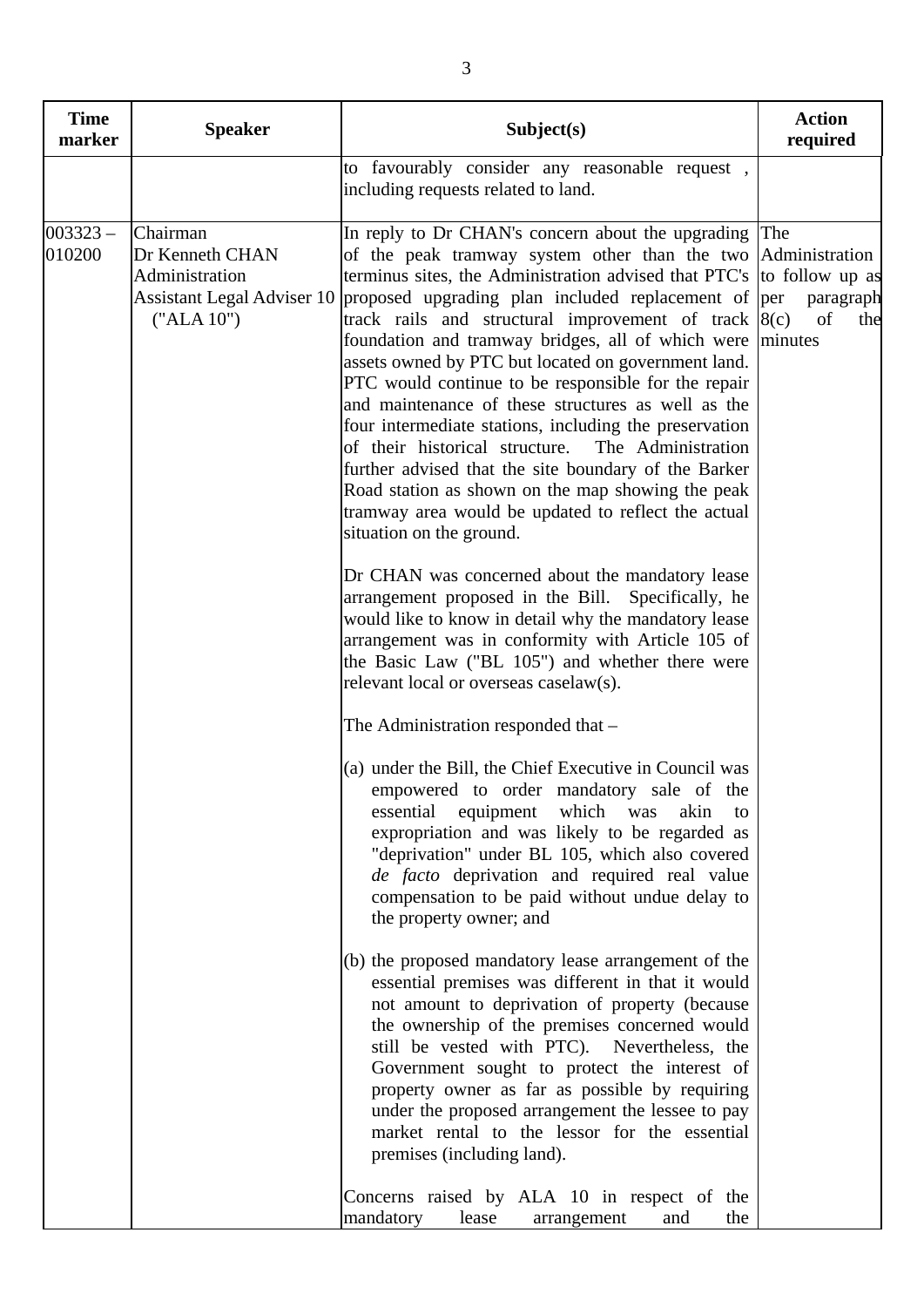| <b>Time</b><br>marker | <b>Speaker</b>                                         | Subject(s)                                                                                                                                                                                                                                                                                                                                                                                                                                                                                                                                                                                                                                                                                                                                                                                                                                                                                                                                                                                                                                                                                                                                                                                                                                                                                                                                                                                              | <b>Action</b><br>required |
|-----------------------|--------------------------------------------------------|---------------------------------------------------------------------------------------------------------------------------------------------------------------------------------------------------------------------------------------------------------------------------------------------------------------------------------------------------------------------------------------------------------------------------------------------------------------------------------------------------------------------------------------------------------------------------------------------------------------------------------------------------------------------------------------------------------------------------------------------------------------------------------------------------------------------------------------------------------------------------------------------------------------------------------------------------------------------------------------------------------------------------------------------------------------------------------------------------------------------------------------------------------------------------------------------------------------------------------------------------------------------------------------------------------------------------------------------------------------------------------------------------------|---------------------------|
|                       |                                                        | Administration's<br>Nos.<br>(LC)<br>Paper<br>response<br>$CB(4)1069/14-15(02)$ and $(03)$ ).                                                                                                                                                                                                                                                                                                                                                                                                                                                                                                                                                                                                                                                                                                                                                                                                                                                                                                                                                                                                                                                                                                                                                                                                                                                                                                            |                           |
| $010201 -$<br>010906  | Chairman<br>Mr SIN Chung-kai<br>Administration         | Discussion on the mechanism in dealing with dispute,<br>if any, over the sum of compensation and any other<br>terms under the mandatory sale/lease arrangements,<br>and the regulation of peak tramway fares.                                                                                                                                                                                                                                                                                                                                                                                                                                                                                                                                                                                                                                                                                                                                                                                                                                                                                                                                                                                                                                                                                                                                                                                           |                           |
| $ 010907 -$<br>012156 | Chairman<br>Ms Cyd HO<br>Administration                | Ms HO expressed concern and enquired about –<br>(a) whether the proposed mandatory lease/sale<br>arrangements would become a precedent, bringing<br>significant impacts on public facilities<br>and<br>services, as well as private property rights;<br>(b) whether there were other example(s) of a public<br>facility situated on private and government lands;<br>(c) in respect of footnote $5$ in the LegCo Brief, (i)<br>upon the expiry of the current lease for the Garden<br>Road site in 2039, the mechanism in renewing the<br>lease for another 75 years until 2114 which was<br>beyond 2047; and (ii) how the operating right<br>commencing 1 January 2016 could last for<br>20 years till 2035 if the Peak site<br>was<br>non-renewable and would expire in 2031.<br>The Administration responded that -<br>(a) the proposed exit mechanism was proposed to<br>tackle a specific issue - to enable the new operator<br>to gain access to premises and equipment essential<br>to the operation of the peak tramway to minimize<br>the risk of service disruption if and when exit was<br>triggered, and the mechanism was compliant with<br>the Basic Law regarding protection of private<br>properties. There was no question of setting a<br>precedent as such;<br>(b) peak tramway was a unique facility in Hong<br>Kong; and<br>(c) footnote 5 basically set out what was provided for |                           |
| $012157 -$<br>013259  | Chairman<br>Mr Tony TSE<br>Ms Cyd Ho<br>Administration | in the relevant land lease.<br>Mr TSE expressed strong reservation against the<br>mandatory lease arrangement and considered it very<br>unfair to the lessor whose rental income could be<br>significantly undermined because of the unusual                                                                                                                                                                                                                                                                                                                                                                                                                                                                                                                                                                                                                                                                                                                                                                                                                                                                                                                                                                                                                                                                                                                                                            |                           |
|                       |                                                        | tenancy arrangements as follows -                                                                                                                                                                                                                                                                                                                                                                                                                                                                                                                                                                                                                                                                                                                                                                                                                                                                                                                                                                                                                                                                                                                                                                                                                                                                                                                                                                       |                           |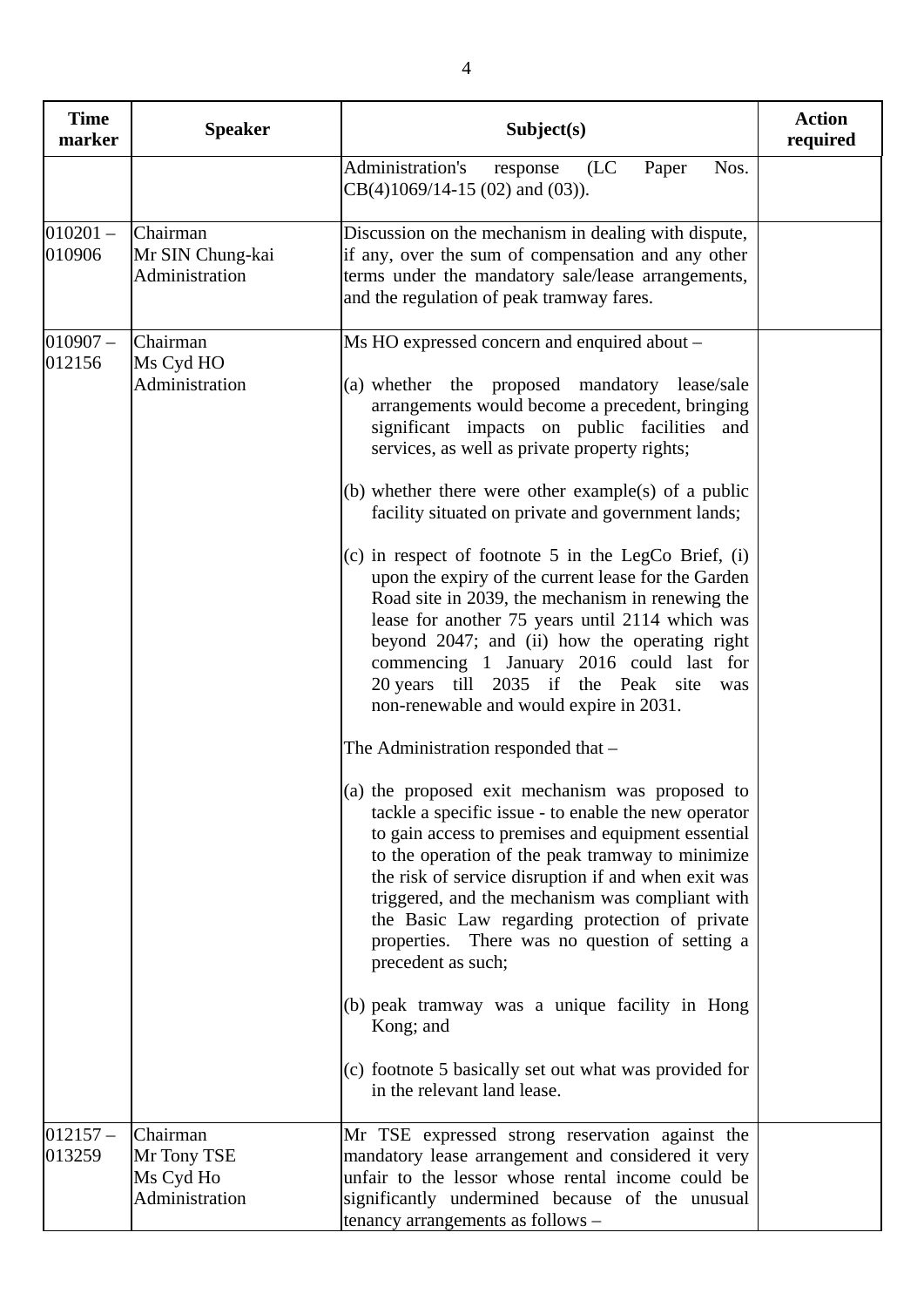| <b>Time</b><br>marker | <b>Speaker</b>                            | Subject(s)                                                                                                                                                                                                                                                                                                                                                                                                                                                                                                                                                                                                                                                                                                                                                                                          | <b>Action</b><br>required                         |
|-----------------------|-------------------------------------------|-----------------------------------------------------------------------------------------------------------------------------------------------------------------------------------------------------------------------------------------------------------------------------------------------------------------------------------------------------------------------------------------------------------------------------------------------------------------------------------------------------------------------------------------------------------------------------------------------------------------------------------------------------------------------------------------------------------------------------------------------------------------------------------------------------|---------------------------------------------------|
|                       |                                           | (a) as the proposed lease arrangements only applied<br>to essential premises, non-essential premises, if<br>any, would be subject to less favourable rental<br>terms because of its low residual value; and                                                                                                                                                                                                                                                                                                                                                                                                                                                                                                                                                                                         |                                                   |
|                       |                                           | (b) the proposed lease arrangement would last for at<br>least 10 years, during which the lessor had no<br>choice but to agree to any proposed alteration to<br>the structure of the essential premises.                                                                                                                                                                                                                                                                                                                                                                                                                                                                                                                                                                                             |                                                   |
|                       |                                           | Mr TSE considered it more proper for the<br>Government to make mandatory sale arrangement in<br>respect of the relevant parts of the two terminus sites,<br>and the new operator should be required to pay real<br>value compensation to PTC. If the parties concerned<br>could not agree on the sum of compensation, the<br>Government should make up the shortfall.                                                                                                                                                                                                                                                                                                                                                                                                                               |                                                   |
|                       |                                           | The Administration advised that if there was a dispute<br>over the sum of compensation, any of the relevant<br>parties could go to the Lands Tribunal for<br>adjudication, or they could resolve the dispute<br>through arbitration if there was mutual agreement to<br>do so. It was not suitable for the Government to<br>intervene other than providing for, as proposed in the<br>Bill, an open and transparent legal framework for the<br>disputes to be resolved independently.                                                                                                                                                                                                                                                                                                               |                                                   |
|                       |                                           | The Chairman considered the operation of the peak<br>tramway service unique and complicated, involving<br>private property and public interest. He called on<br>the Administration to handle related matters in a fair,<br>impartial and open manner to ensure the smooth<br>operation of the peak tramway.                                                                                                                                                                                                                                                                                                                                                                                                                                                                                         |                                                   |
| $013300 -$<br>014701  | Chairman<br>Mr Paul TSE<br>Administration | Mr TSE considered the protection of property right The<br>was the cornerstone of the rule of law. He enquired Administration<br>Administration<br>whether<br>had<br>the<br>implementing<br>the proposed<br>mandatory<br>arrangement by having PTC agreeing to surrender its $ 8(a)$ of the<br>present grant in respect of the relevant plots of land minutes<br>owned by it and by the Government making a re-grant<br>under which the terms of the mandatory lease<br>requirement for the operation of the peak tramway<br>were added. He remarked that negotiation for the<br>re-grant of the land of the two termini owned by PTC<br>could be made in the course of negotiating with PTC<br>10-year operating right commencing<br>the<br>on<br>January 2016 which involved the use of government | considered to follow up as<br>lease per paragraph |